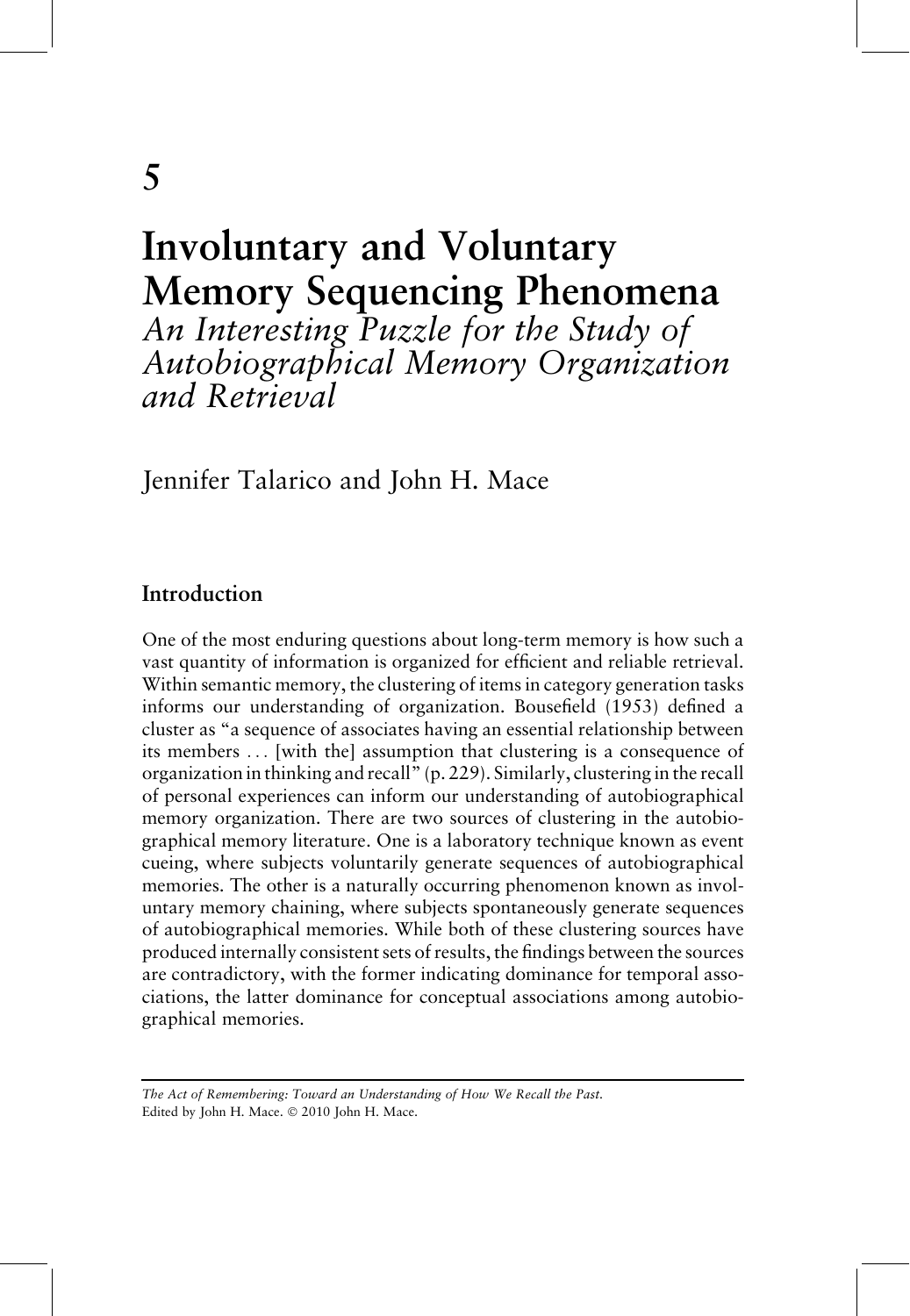In this chapter, we review the findings from these two different paradigms. While we attempt to reconcile the discrepant sets of data, as will become clear as the chapter progresses, a complete resolution to the problem is not at hand. However, we believe that the possible solutions present some interesting and potentially important implications for understanding autobiographical memory retrieval and organization. The chapter is divided into three main sections: (1) a review of the laboratory-based data, (2) a review of the involuntary memory data, and (3) a review of some of the ideas that may explain the differences between these two sets of data.

# Laboratory Techniques Used to Study Autobiographical Memory Organization

The primary technique for examining the organization of autobiographical memory is the event-cueing procedure. Based on the Galton/Crovitz wordcue procedure (Crovitz & Shiffman, 1974), one autobiographical memory is used to cue another autobiographical memory. The generated event (cuedmemory) is assumed to share key characteristics with the cueing memory provided. The candidate characteristics include those based on memory content (e.g., activity, participants, or location) and remembering process (e.g., vividness or emotional response). The prevalence of each relationship type is thought to be indicative of the organizing principles of autobiographical memory retrieval.

Autobiographical memory clusters are defined as groups of memories that are causally related, hierarchically related, or are part of the same larger story (Brown & Schopflocher, 1998a). In addition to shared theme, participants, and setting, Brown and Schopflocher's (1998a) participants also generated memory pairs that shared common activities. Furthermore, most events in the cueing-memory and cued-memory pairs were temporally proximate.

Brown and Schopflocher (1998b) demonstrated that participants' cued memories were systematically drawn from two different populations based on age. The first is a store of recent, mostly mundane, autobiographical events. The second is a store of long-lasting, more important, autobiographical events. This is consistent with the distribution of freely recalled autobiographical memories from across the lifespan (Rubin, Wetzlel, & Nebes, 1986; Rubin & Schulkind, 1997a, 1997b), but also suggests that each store may have its own organizational features.

To test the extent of this temporal structure within autobiographical memory, Brown (2005) asked first- and second-year undergraduate participants to generate autobiographical memories from either the past week, their high school years, or their grade school years in response to cue words. Subsequently, these memories were presented in a random order as cues for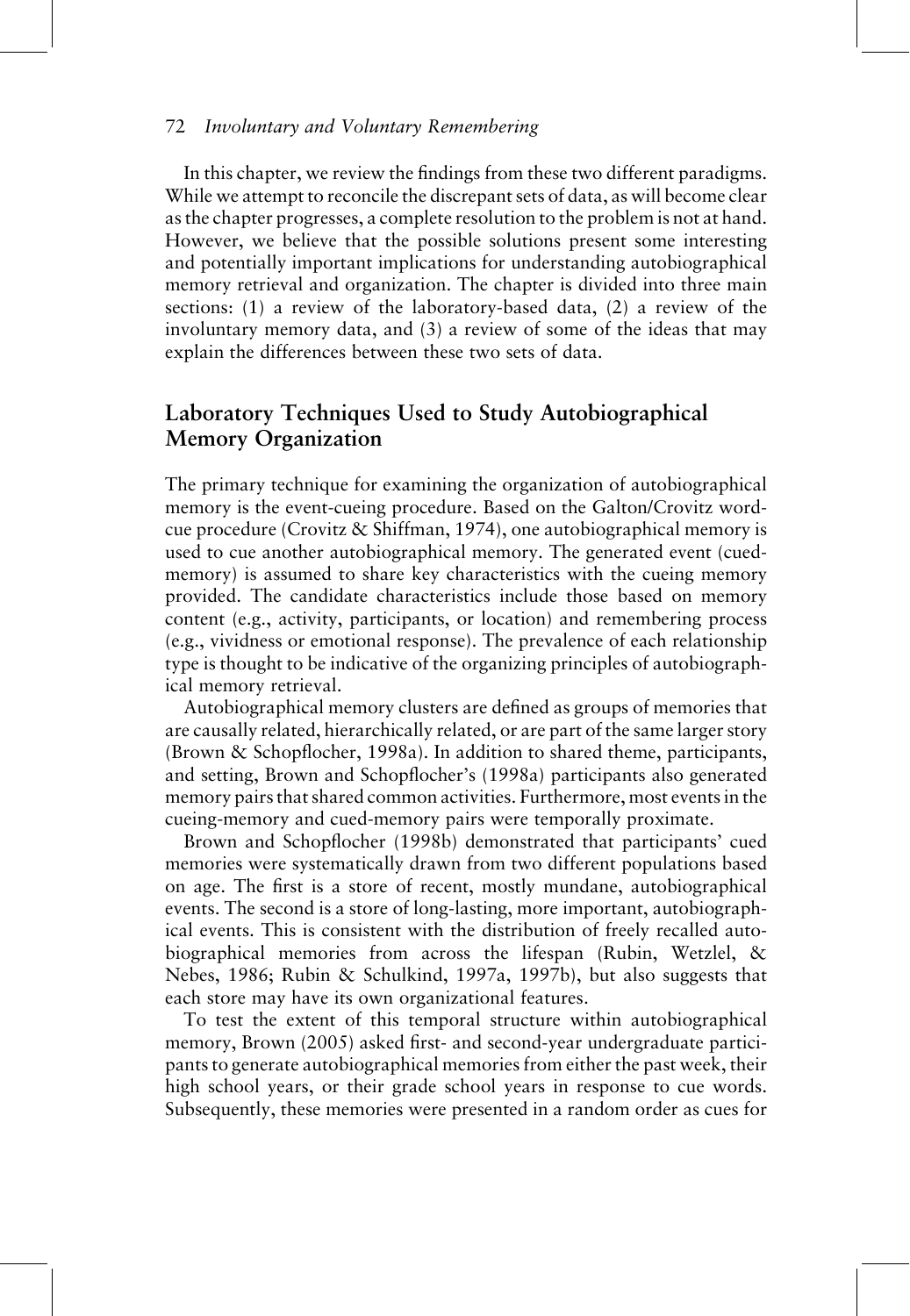participants to generate personal events that were "somehow related to the cueing event" (p. 41). Events from the recent past (high school years) were most likely to elicit memories from the same cluster, significantly more so than grade school memories, with past-week memories resulting in moderately frequent recall of clustermates (not significantly different from high school or grade school). Memories within clusters from each time period were also more likely to share people and location than nonclustered memory pairs.

In addition to this temporal-cueing manipulation, Brown (2005) manipulated the instructions given to participants when recalling the event-cued memories. The first group was required to recall an event from the "same story" as the cueing event, whereas the second group was required to recall an event that was related to the cueing event in any way *except* that it was part of the same story. The final group was given standard instructions to think of the first memory that came to mind that was related in any way to the cueing event. All three instructions resulted in a replication of standard findings that within-cluster memories included the same people and location more often than nonclustered memories. "Same story" instructions lead to more frequent clustered memories and faster reaction times for clustered memories, suggesting that event clusters may be more prevalent than standard retrieval instructions indicate. Furthermore, nonclustered memories were retrieved faster with standard instructions than with "not-same story" instructions, indicating that retrieval of clustermates with standard instructions is unlikely to be due to biased search for narratively related memories in the standard design.

Fitzgerald (1980) examined the development of autobiographical memory organization by asking participants to generate memories in response to cue words and then shuffling and re-presenting those memories as cues to generate an additional autobiographical memory. He found that the most common relationships between memories were a continuation of the same ongoing event and a common theme or element shared between different events. Furthermore, younger participants (aged 13) were more likely to continue describing the ongoing event when prompted with a memory, whereas older participants (aged 19) were more likely to generate new events related in theme, participants, or setting.

Wright and Nunn (2000) expanded the original event-cueing procedures which had been limited to linking one (typically word-cued) autobiographical memory to one subsequently generated autobiographical memory to include larger groups of memories. They also examined more noncontent memory characteristics that might serve to relate autobiographical memories. Participants were presented with seven cue words to generate the initial autobiographical memory of each cluster. Those memories were then presented in series as cues for additional autobiographical memories. The procedure was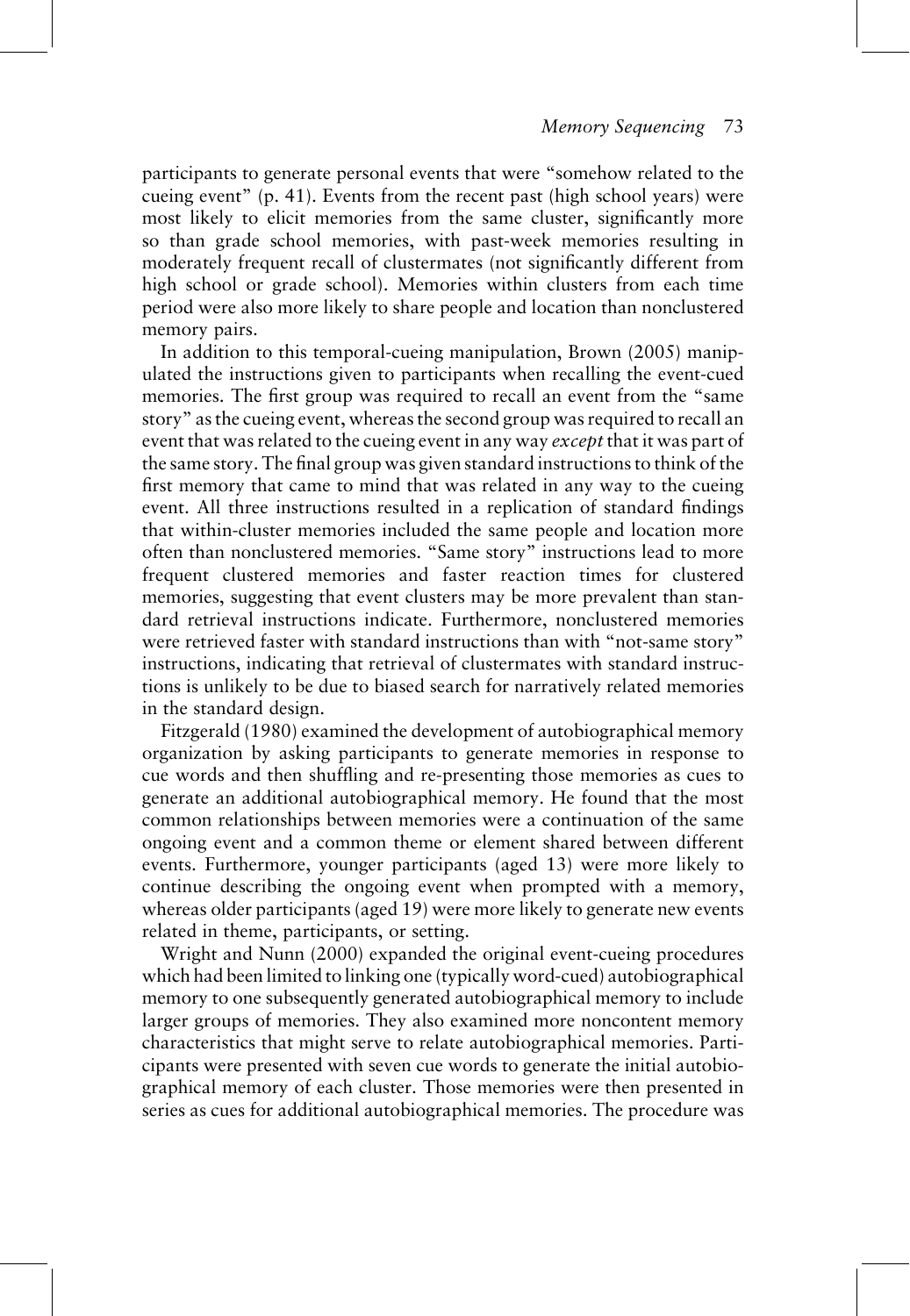repeated until clusters of six memories apiece were generated, with the restriction that the cued memory could not be from the same day as the cueing event. Subsequent to the memory generation task, participants rated the emotionality, clarity, and importance of each memory as well as providing a date for each. Emotionality predicted importance which predicted memory clarity within event clusters, and each characteristic was more similar among events within a cluster than among events between clusters. Furthermore, their data replicated the temporal proximity findings of Brown and Schoplocher (1998b), even with the same-day restriction in place.

Instead of directly examining the relationships between memories, Odegard, Lampinen, and Wirth-Beaumont (2004) investigated the reliability of event clusters. They asked participants to generate four-memory clusters, each initiated by a word-cued memory. After a six-week delay, participants sorted their previously generated memories into event clusters. One's own memories were more reliably sorted than were other participants', but performance on both tasks was well above chance. Furthermore, the likelihood of correctly sorting an event decreased with an increasing distance between memories within the cluster. In other words, sequential memories within a cluster were more likely to be reliably sorted than were more distantly related events. When they repeated this procedure and added an additional memory generation task at the three-week mark, they replicated these findings. However, the advantage of sorting one's own memories was eliminated when participants were asked to sort into supraclusters (i.e., all memories generated in response to an initial cueing memory, regardless of if they were generated at time 1 or time 2) instead of sorting each event cluster separately, even though performance on the sorting tasks remained well above chance. Also noteworthy was the finding that cueing memories resulted in few of the same cued memories at time 1 and at time 2.

Procedurally, event-cueing paradigms offer many advantages. The cueingand cued-memory pairs are easy to generate and the resulting data involve straightforward analysis. Cueing memories can be generated by a variety of means to explore secondary questions of memory organization (as demonstrated by Brown's [2005] time period restrictions) or the reliability of cueingmemory/cued-memory pairs (as demonstrated by Odegard, Lampinen, and Wirth-Beaumont, 2004). The procedure could also be adapted to examine the variability of cued memories that can be generated in response to the same cueing-memories, for example.

These laboratory-based memory-cued-memory procedures demonstrate that content features (e.g., people, location, event age, and event importance) are quite commonly shared among event clusters. However, the decreasing likelihood of accurate event-cluster identification with increasing distance between the to-be-sorted memory and the cluster-initiating memory found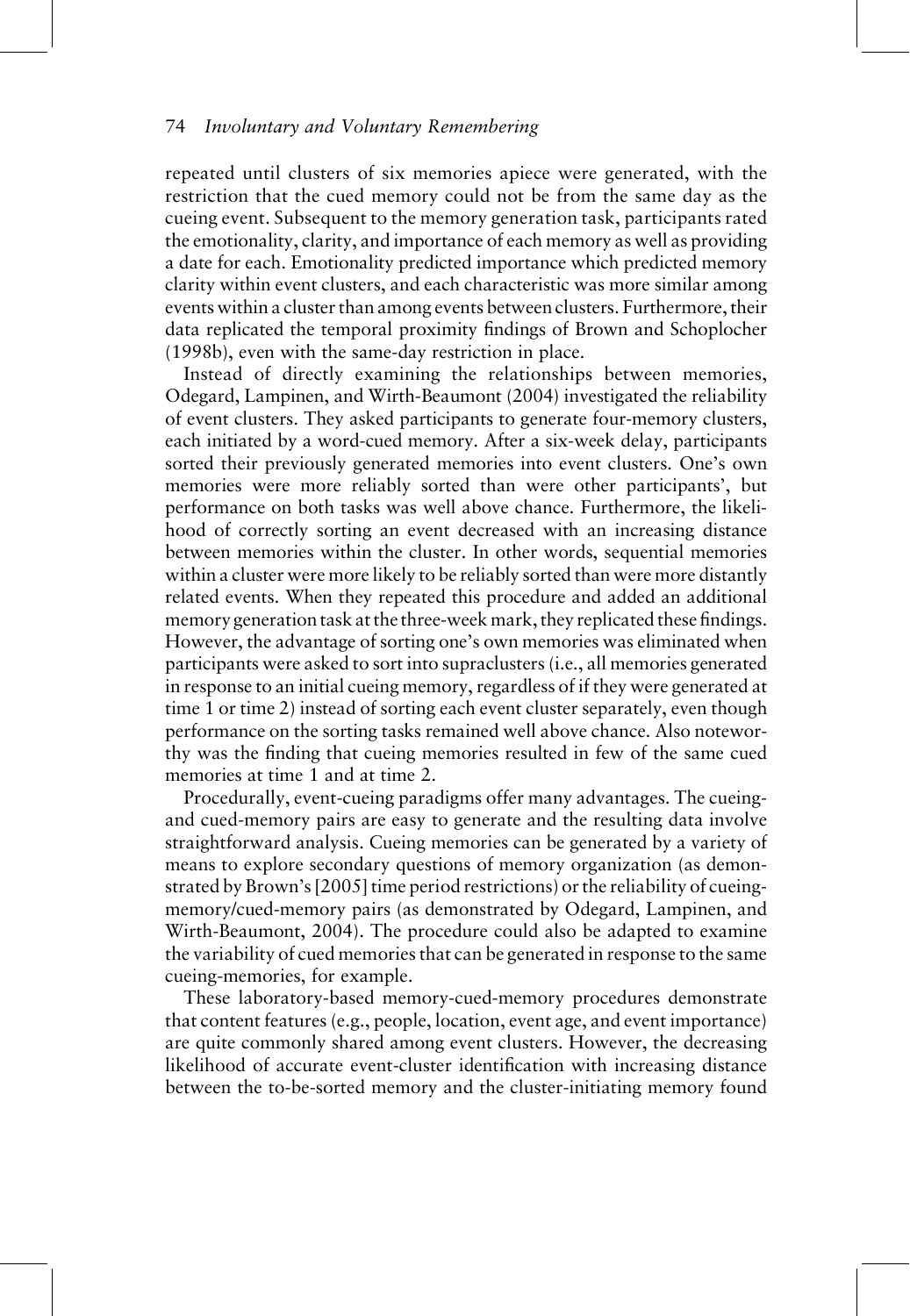by Odegard, Lampinen, and Wirth-Beaumont (2004) could mean that the event-cueing procedure overestimates the content similarity of memories within event clusters. The ability of participants to sort other participants' memories more reliably than would be predicted by chance alone (Odegard, Lampinen, & Wirth-Beaumont, 2004) indicates that, not surprisingly, there are some inherent constraints on memory content and the relationships among memories. However, there is still room for other organizing principles. There is some indication of higher-order relationships (causal or hierarchical links) predicting recall in these data. However, when trying to examine the organizational structure of autobiographical memory, limiting stimuli to memory pairs may be too restrictive, especially given the near infinite capacity in long-term memory. The lack of recalling the same memories when provided with the same cueing event (Odegard, Lampinen, & Wirth-Beaumont, 2004) underscores the quantity of information available in autobiographical memory and the necessity of a retrieval strategy that is both reliable and flexible. The functional demands of any given retrieval situation require organizational principles that can accommodate these needs.

# Involuntary Memory Chains

### Naturally Occurring Indicators of Autobiographical Memory Organization?

Diary studies of naturally occurring involuntary memories have shown that these memories sometimes occur in a series (e.g., Mace, 2005). Known as involuntary memory chains, subjects in these studies report that their involuntary memories sometimes occur in a rapid stream or succession of spontaneously generated memories (i.e., one memory quickly followed by one or more memories, hence the term *memory chains*). The chains typically contain two to three memories (longer chains appear to be very rare), and it appears that some 15–20 percent of all naturally occurring involuntary memories result in a chain of memories (see Mace, 2007). Other work on the chaining phenomenon has shown that it also occurs when subjects are intentionally recalling autobiographical memories, or words from a previously studied list (Mace, 2006; Mace & Martin, 2009, see review in Mace, 2007). The only difference in the case of voluntary remembering is that the precipitating memory (i.e., the first in the chain) is produced intentionally while the rest of the chain occurs spontaneously, thus mimicking the phenomenon as it is observed to occur in diary studies (for more details, see Mace, 2007).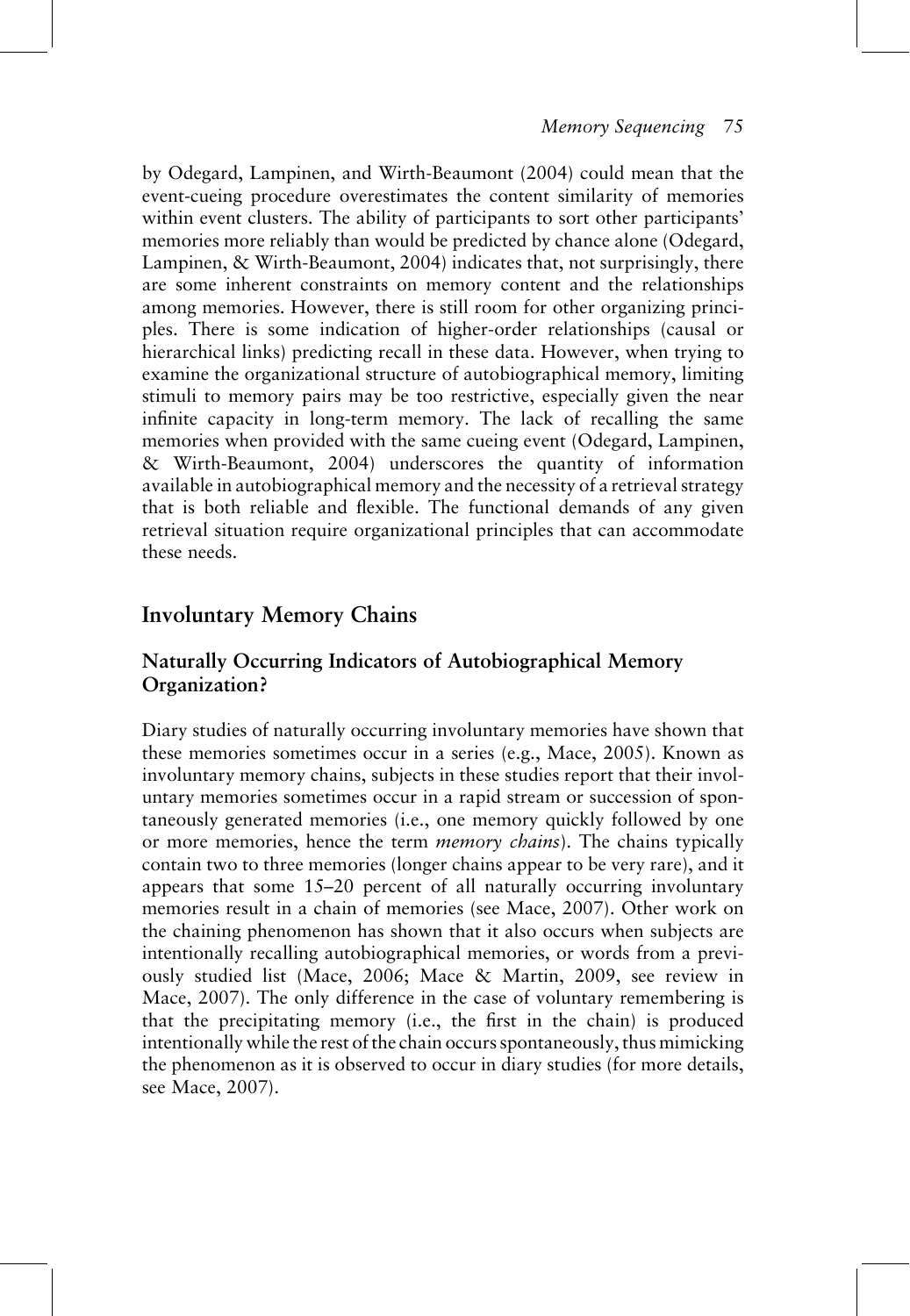Whether they have been observed to occur on laboratory tasks of autobiographical memory or in everyday involuntary remembering, memories in these chains uniformly exhibit a relationship to one another (see Mace, 2007). Similar to event-cueing procedures, these relationships are either temporally related event clusters or they are conceptually (but nontemporally) related clusters. However, the distribution of these associations appears in stark contrast to the distributions produced by event-cueing procedures, with conceptually related clusters dramatically outstripping temporally related clusters (typically, 80 percent versus 20 percent; see Mace, 2006, and Mace, 2007, for a review of distributions found in various studies).

This dissociation between voluntary memory laboratory procedures and involuntary memory chains brings us to the obvious question: What is the cause of this difference? Although we have no definitive answers, as stated at the outset, we believe that the possible solutions could have important implications for the study of autobiographical memory organization and retrieval. We devote the rest of this chapter to the possibilities.

#### Explaining the Dissociation

We argue that there are two competing sets of explanations for the causes of the dissociation between the voluntary event clusters and involuntary memory chaining: (1) methodological, and (2) theoretical. The methodological account works under the assumption that the differences are merely an artifact of measurement that is produced by laboratory procedures. That is, the dissociation in question is produced by two very different sets of data, one occurring spontaneously, the other deliberately, and thus inconstancy of conditions may be in some way responsible for the differences. One logical assumption may be that involuntary memory chains represent naturally occurring, automatic spreading activation in the autobiographical memory system (see Mace, 2007, chapter 8, this volume). And, as such, one might argue that they flow along more settled lines of organization within the system, similar to the idea that semantic priming follows the organization of semantic memory. Another methodological problem to consider is that voluntary recall procedures are relatively unnatural laboratory procedures, which leaves them open to the influences of subject biases (e.g., subjects thinking that temporal associations are the best examples of related memories, or that such memories are what the experimenter is asking for). In stark contrast to these explanations, theoretical accounts work under the assumption that the dissociation represents a real difference, perhaps the function of retrieval differences or retrieval/organization interactions. As these possibilities are more complicated, we introduce them after we review data that relate to the methodological explanations.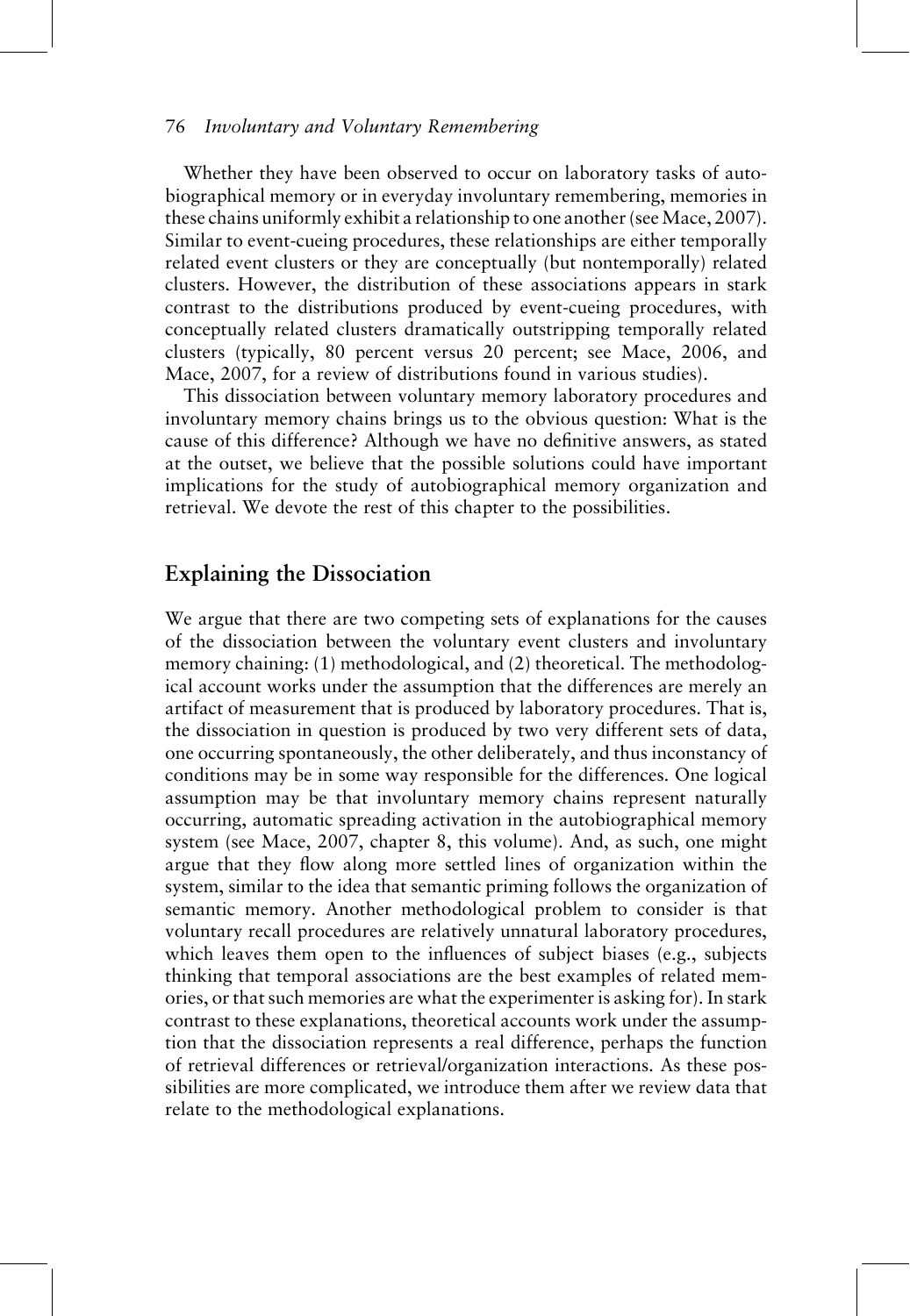#### Methodological accounts

The event-cueing paradigms described above randomize presentation of the cues within each trial. The consequence of this is that each cued memory is the result of a novel search process. The potential problem with this technique is that it may encourage more deliberative search based (i.e., top-down strategic recall) on content features than would more naturalistic retrieval of related memories in sequence which may be more open to the influence of unconscious retrieval processes and therefore better reveal the emergent structure of autobiographical memory. The traditional memory-cued memory tasks are more similar to paired-associate retrieval tasks than to the free-recall tasks in category generation used to assess the structure of semantic memory.

Another difficulty in comparing data generated by the event-cueing procedure to data generated by involuntary memory chains is that the memories from each of these occur at very different time intervals. In event-cueing, subjects first go through a list of cues, recalling a single memory in response to each. Once they finish this task, they return to the generated memories, with the instructions to recall related ones, but this is obviously occurring some minutes (or longer) after the initial memories had been generated. This is not the case in involuntary memory chains, where memories are retrieved sequentially, within seconds of one another.

Memory chaining involves the sequential generation of related memories. In an attempt to bridge the laboratory-based event-cueing paradigm with the naturalistic diary recording of involuntary memory chains, Talarico (2005) gave participants a word-cue to generate an initial autobiographical memory, and then subsequently presented each cued memory as an immediate cue for a further memory in the chain. These memory chains are more naturalistic in that they are meant to model the kind of mind-wandering reminiscence that occurs outside the laboratory when individuals recall personally experienced events, but they still occur in a controlled laboratory session that allows for the discrimination of one memory from another and for the probing of relationships among memory-cued-memory pairs.

Talarico (2005) found that memory chains generated via this technique were recalled with significantly less effort than were memory clusters generated by the same participants via a traditional event-cueing technique. However, memory chains replicated the temporal proximity overlap found in event clusters. Also, memories within both chains and clusters had significant overlap in participant, activity, and location content and were not different in the frequency of higher-order relationships (e.g., "part of the same story" and/or "causally related") found among those memories.

Mace (2006) similarly instructed subjects in the event-cueing procedure to recall memories and then immediately recall related memories, such that a memory was recalled in response to a cue and then a related memory was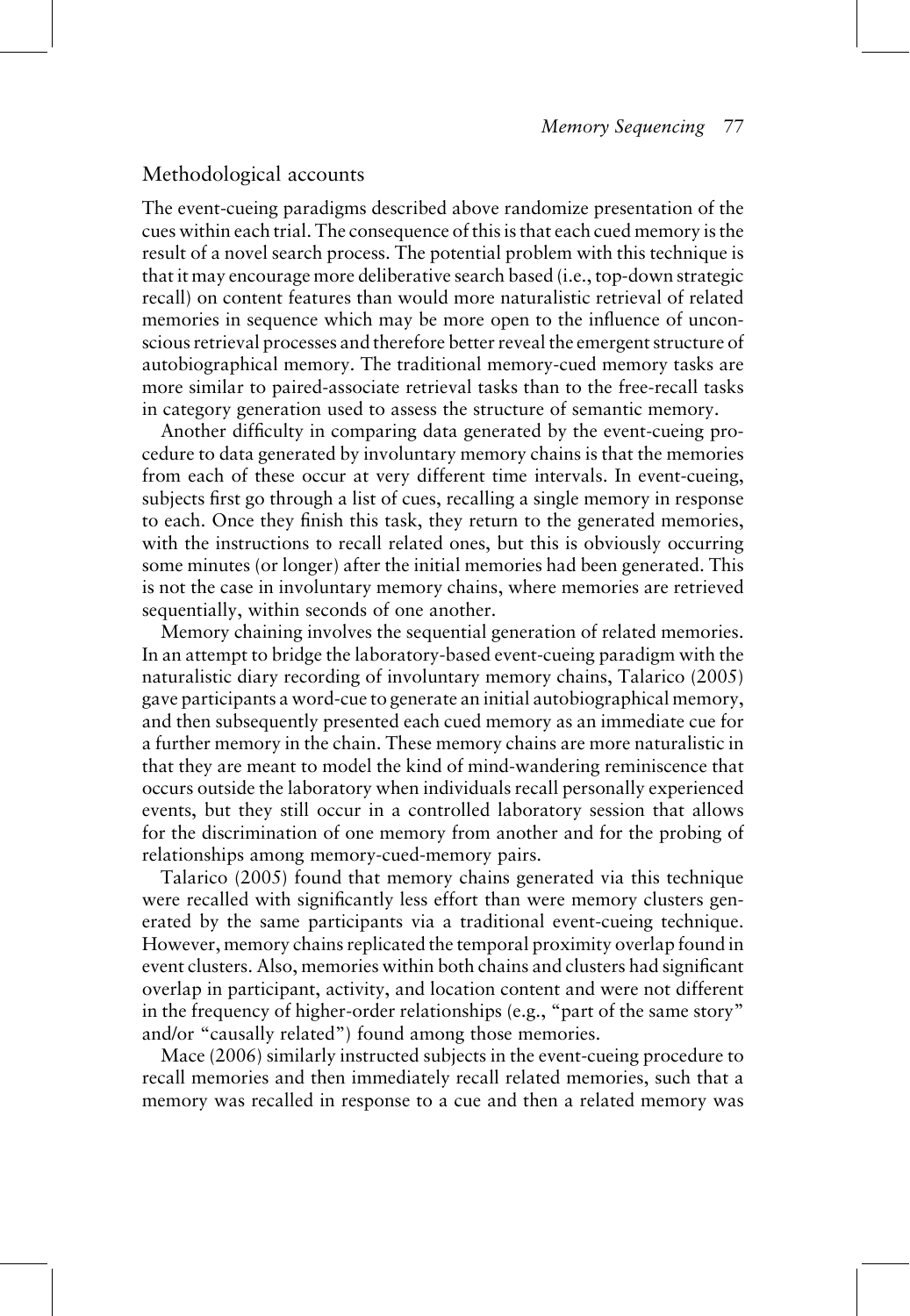recalled immediately after this, making it very similar in time to involuntary memory chaining. The results generated from this approach, however, still dissociated from the involuntary memory chaining data, with the former showing significantly more event clustering than the latter.

However, it is not entirely clear what role subject bias might be playing in event cueing. In Mace's lab, different patterns of results have been observed for somewhat different subject populations. That is, relatively more mature subjects (i.e., roughly between the ages of 25 to 35) tend to show less event clustering than younger subjects (i.e., roughly 18 to 19 years of age, the typical subject pool age; Mace & Martin, 2009). This observation suggests that these different age groups may have different ideas about what constituted related memories. Another (not necessarily mutually exclusive) possibility is that younger subject populations may perceive the task of generating related memories as onerous and may therefore look for short cuts, such as recalling event clusters instead of conceptual clusters, whereas older subjects may be somewhat less inclined to approach the task in this manner.

To test the possibility that perceived task difficulty might influence outcomes, Mace and Martin (2009) set up two event-cueing conditions: one long list containing 18 cues, representing the typical event-cueing condition which might be perceived as laborious, and one short-list condition containing four cues, representing an atypical testing condition which might be perceived as relatively easy. The results showed that subjects given the long list showed a high proportion of event clusters, comparable to other event-cueing findings. However, short-list subjects dissociated from long-list subjects, in that they showed a significantly lower proportion of event clusters, comparable to involuntary memory chains. Furthermore, an inspection of the first four pairs of memories in the long-list group did not reveal any differences from the pairs generated in the rest of the list, thus ruling out the possibility that non-event or conceptual clustering was a function of the initial memories generated on a list of any length.

In sum, it appears that inconsistencies with the methods of measurement have been ruled out as alternative explanations, although there still may be a few avenues to explore here. On the other hand, the list-length findings show that subject biases can play a large role in the data generated from the event-cueing procedure. However, there are problems with accepting this conclusion and simply dismissing the dissociation between event cueing and involuntary memory chaining as a mere methodological artifact. For example, if subjects find it easier to retrieve event-related memories, then this suggests that there is something special about them, such as there may be more of them available, or they may be more readily available or easier to produce. Consistent with an ease of production view, Brown (2005) demonstrated that retrieval time for event-related memories was faster than retrieval time for conceptually related memories. Further, it is also possible that biases work in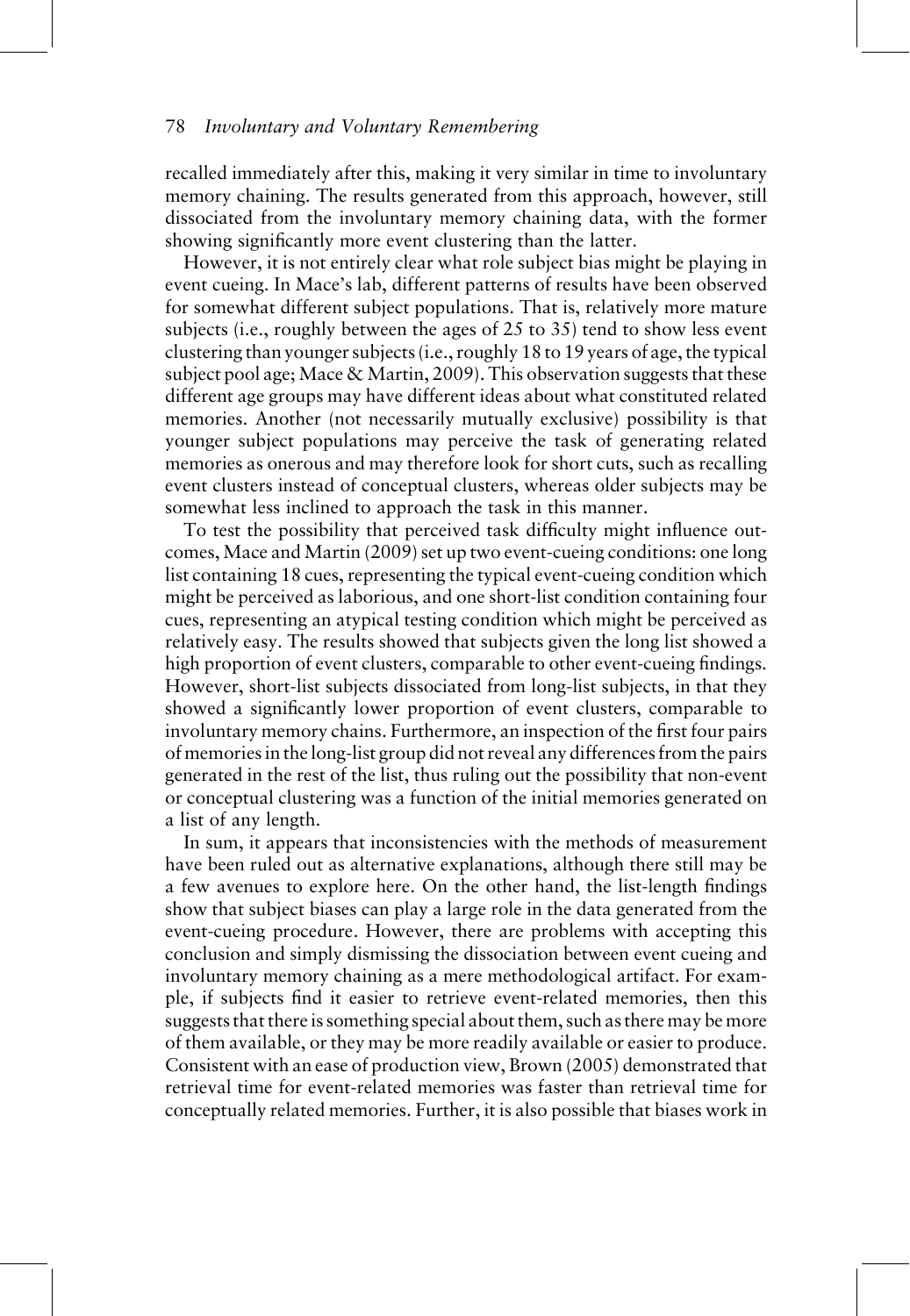the other direction. That is, when the task is not perceived as burdensome, subjects might feel that they have more time to look for conceptually related memories, which might be considered the better model for related memories. All of this, then, makes the prevalence of event clustering in event cueing seem like a real phenomenon, which of course implies that the dissociation between event cueing and involuntary memory chaining is still open to theoretical interpretation.

#### Theoretical accounts

The dissociation between event cueing and involuntary memory chaining might be based on two different factors. The main factor concerns the distribution of event-related and conceptually related memories over time. More recent memories may be more likely to be connected to other temporal events than to conceptually related events. One reason for this might be that newer memories may not have yet had the opportunity to connect to other conceptually related memories in autobiographical memory through the process of rehearsal and consolidation. However, as time goes by, these connections are made and simultaneously some of the temporal connections may be lost through the normal process of forgetting, though this part could be a small or negligible component. The result, then, is increasing conceptual connections with the passage of time (a point which seems to be supported by increased conceptual clustering in the event-cueing data generated from remote periods; Brown, 2005).

The second factor is a subject characteristic which combines with the first to produce event-clustering dominance. Younger subjects (i.e., 18 to 19) may be more inclined to recall recent memories rather than more remote memories. Thus, when these subjects use recent memories to generate related memories, they recall more temporally related memories because more of them are available, according to the theory put forth above. Hence, event clusters dominate their data, and given that most of the event-cueing data are based on subject populations from this age range, the results are skewed towards event clusters. Further support for this idea comes from the fact that the youngest subjects tested, aged 13, were the most likely to rely on temporal continuation when generating events in response to event cues (Fitzgerald, 1980).

However, this account alone probably does not entirely explain the differences between event-cueing and involuntary memory chaining, because it appears that irrespective of all of the preceding arguments, one process has a tendency to produce a set of temporal connections while the other has a tendency to produce a set of conceptual connections. If these differences are truly a function of inherent differences in the two retrieval processes, then the questions that quite logically follow are how and why. Functionally,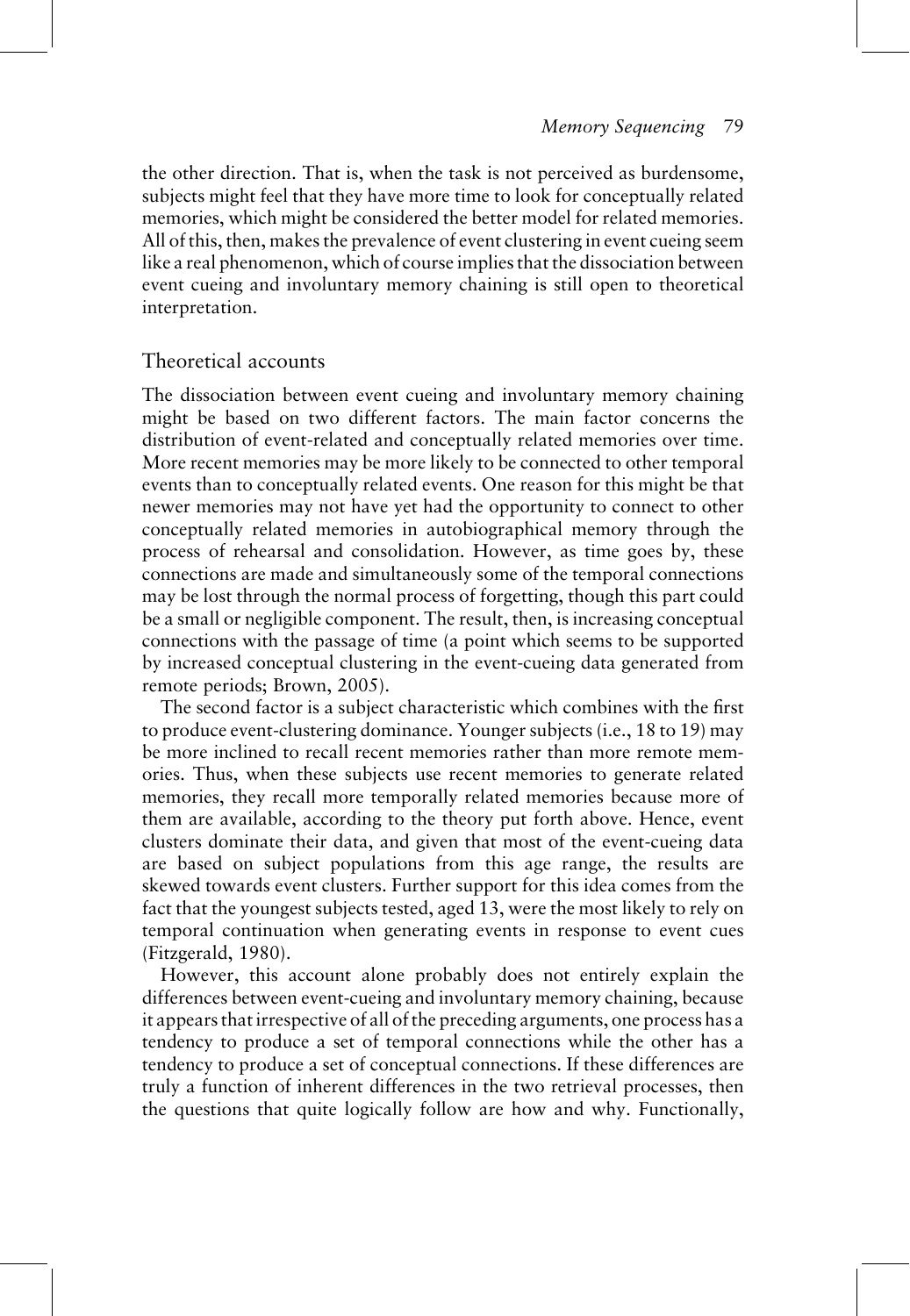voluntary remembering might be better served if it naturally followed temporal pathways, as temporal information frequently is a central aspect of a retrieval problem. This could be accomplished by directing the search along the targeted temporal lines, while other temporal periods are simultaneously inhibited. So, for example, when a subject first recalls a memory in response to a cue, a temporal period is selected and set and a memory from the period is produced. If the subject then uses that memory as a cue to recall a related memory, the temporal parameter remains intact (or is reinstated) and the second search produces a memory that is closely related temporally (i.e., another memory from the event cluster). If the goal is to produce a single memory, without a second search (as in the case of typical voluntary remembering), or if a memory occurs spontaneously (as in the case of everyday involuntary remembering), then additional spontaneous activations can flow along any set of connections, though it appears that conceptual flows are more likely, as indicated by the involuntary memory chaining data (Mace, 2006, 2007; Mace & Martin, 2009).

# How are Memories Organized in the Autobiographical Memory System?

As is evident from this review, studies using event-cueing methods have suggested that event clusters are the dominant form of organization in autobiographical memory (e.g., Brown, 2005). The involuntary memory chaining data, however, suggest just the opposite (e.g., Mace, 2007). We have suggested that the two sets of data may indicate that organizational dominance depends on the way that memories are retrieved (or organization conforms to retrieval function). And we have also reviewed a way in which event age may interact with organization. While we would like to argue that these points reconcile the two sets of data such that one might reasonably conclude that conceptual and temporal connections are equal (or nearly equal) in autobiographical memory, there appear to be too many open questions and conflicting possibilities to allow for such a conclusion at this time.

#### Summary

We have presented paradoxical data from two different memory sequencing retrieval phenomena (one voluntary, the other involuntary), both of which rely on the assumption that cued memories easily brought to mind by cueing memories are our best representatives of naturalistic organization of autobiographical memory. The voluntary retrieval data reveal a temporal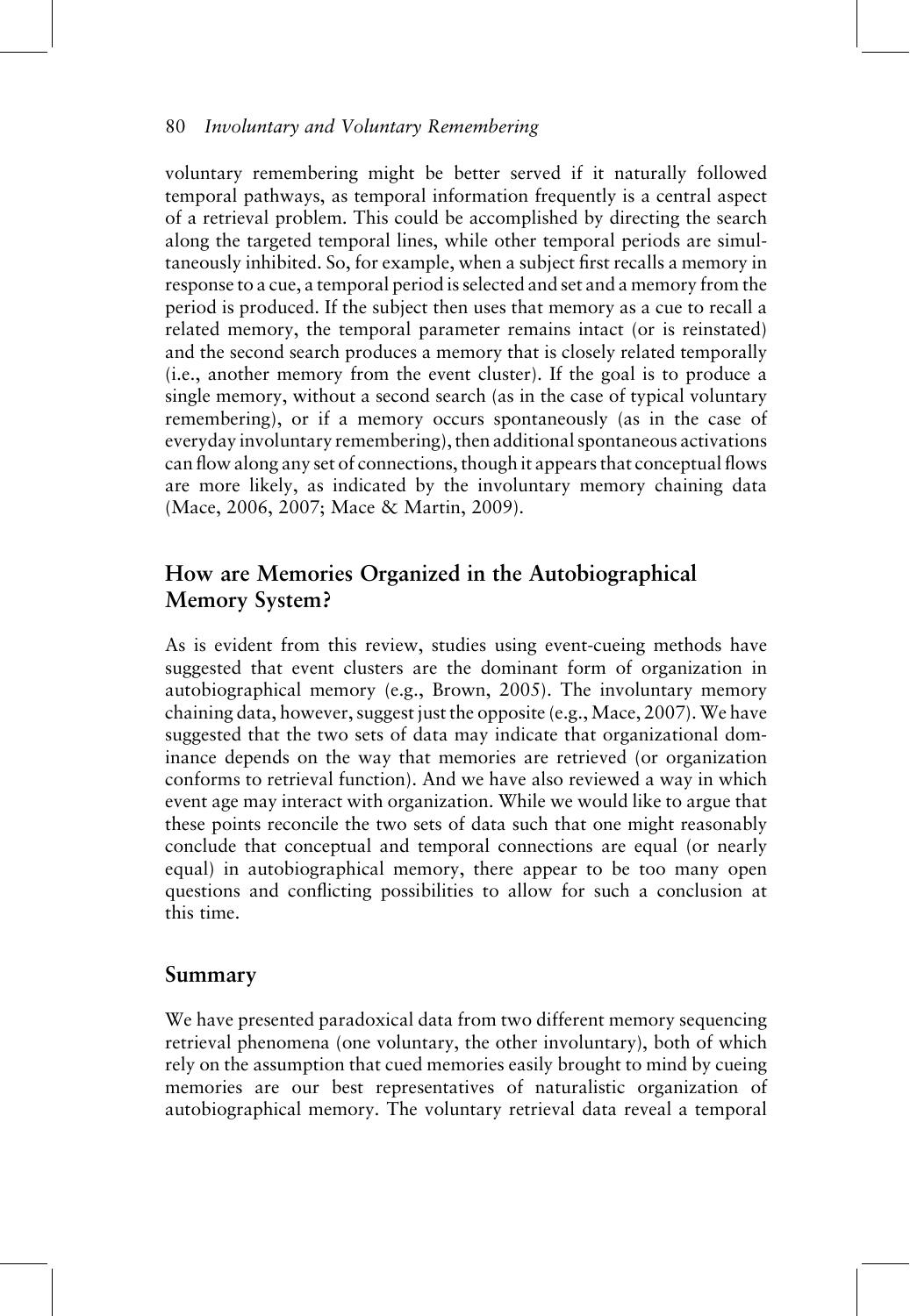organization to autobiographical memory with event clusters formed by sequences of individual events. This kind of relationship dictates that content features of the memories will be similar and likely to include substantial thematic overlap as well. However, these seem to be a consequence of their temporal relationship in these data, not an organizing principle. The involuntary retrieval data reveal a conceptual organization of event clusters including thematically related events than may have occurred at temporally distant time points. The dissociation between these two phenomena may be indicative of different underlying retrieval processes, which has the potential of enhancing our understanding of these processes and their functions.

#### References

- Bousefield, W. A. (1953). The occurrence of clustering in the recall of randomly arranged associates. Journal of General Psychology, 49, 229–240.
- Brown, N. R. (2005). On the prevalence of event clusters in autobiographical memory. Social Cognition 23, 35–69.
- Brown, N. R., & Schopflocher, D. (1998a). Event clusters: An organization of personal events in autobiographical memory. Psychological Science, 9, 470–475.
- Brown, N. R., & Schopflocher, D. (1998b). Event cueing, event clusters, and the temporal distribution of autobiographical memories. Applied Cognitive Psychology, 12, 305–319.
- Crovitz, H. F., & Shiffman, H. (1974). Frequency of episodic memories as a function of their age. Bulletin of the Psychonomic Society, 4, 517–518.
- Fitzgerald, J. M. (1980). Sampling autobiographical memory reports in adolescents. Developmental Psychology, 16, 675–676.
- Mace, J. H. (2005). Priming involuntary autobiographical memories. Memory, 13, 874–884.
- Mace, J. H. (2006). Episodic remembering creates access to involuntary conscious memory: Demonstrating involuntary recall on a voluntary recall task. Memory, 14, 917–924.
- Mace, J. H. (2007). Does involuntary remembering occur during voluntary remembering? In J. H. Mace (Ed.), Involuntary memory (pp. 50–67) Oxford: Blackwell.
- Mace, J. H., & Martin, C. (2009). Involuntary memory chaining versus event cuing: Which is a better indicator of autobiographical memory organization? Manuscript submitted for publication.
- Odegard, T. N, Lampinen, J. M., & Wirth-Beaumont, E. T. (2004). Organisation and retrieval: The generation of event clusters. Memory, 12, 685–695.
- Rubin, D. C., & Schulkind, M. D. (1997a). The distribution of autobiographical memories across the lifespan. Memory and Cognition 25, 859–866.
- Rubin, D. C., & Schulkind, M. D. (1997b). The distribution of important and wordcued autobiographical memories in 20, 35, and 70 year-old adults. Psychology and Aging, 12, 524–535.